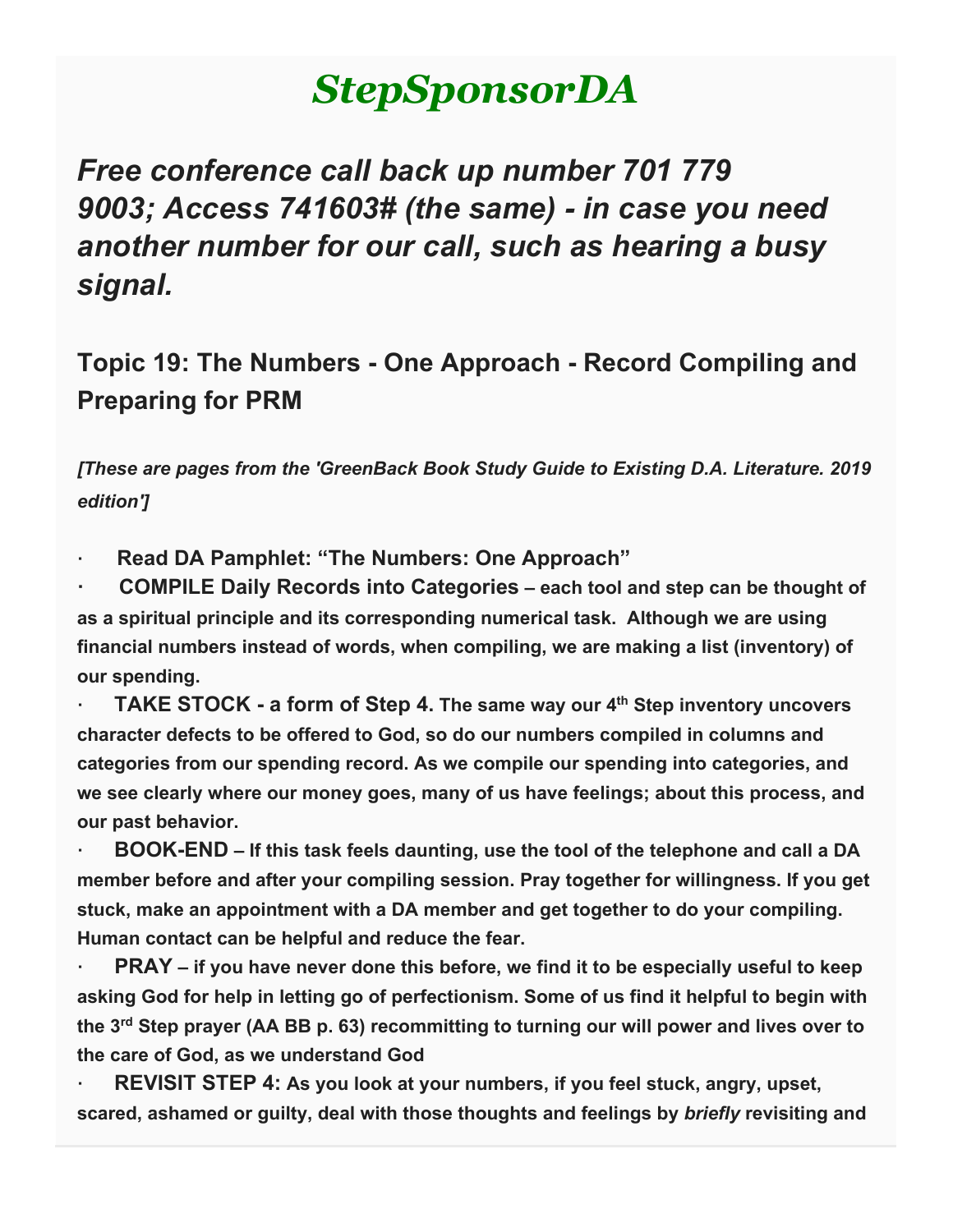**taking steps 4-7, in mini form, only on the subject of your Numbers**

**· While Compiling, we may refer to Steps 4 and 5, AABB pp 64-84:**

 **- If obsessive thoughts or anger at self or others is experienced, it can be useful to go to the AABB, pp 64-67, revisit the resentment process and pray the resentment prayers, for ourselves and others.**

 **- If fear is experienced while looking at our spending & debting behavior, it can be useful to go to the AABB p. 68, revisit the fear inventory and pray the fear prayer. p 68:3**

 **- And last, if looking at the numbers brings up guilt, betrayal or issues of harmful interpersonal conduct, even if it does not involve sex, it can be helpful to go to the AABB, pp 69-71, revisit that process and pray the harm or relational prayers, for ourselves and others. p 69:2-3, p 70:1-2**

**· Simplify – "The Numbers: One Approach" pamphlet can help us start to do the compiling, at least, on plain paper (no need for handouts, copiers, or computers or special computer programs!). Technology is fine but not essential. Avoid using the lack of electronic devices or the inability to master a bookkeeping program as an excuse to resist the step. Grab a pencil and JUST DO IT!**

**· NOTE for Business Debtors (BDA): if you are self-employed or own a business, make two or more separate spending records: one for personal and one for each business endeavor. We business debtors have found that if we own more than one business or earn from multiple freelance projects, it best supports clarity to have separate bookkeeping for each endeavor. That way, we know that each enterprise is genuinely a profitable business and not a hobby.**

#### **ACTIONS**

- **Compile at least a month of income and expenses in preparation for a Pressure Relief Meeting.**
- **As feelings and fears may come up, revisit the Steps 4-7 in the AABB pp 64-71.**
- **Use prayer and book-ending phone calls to gain support in following through with your compiling**

**BUSINESS DEBTORS: If you are self-employed or own a business, make two or more separate sets of spending/income records: one for personal and one for each business endeavor.**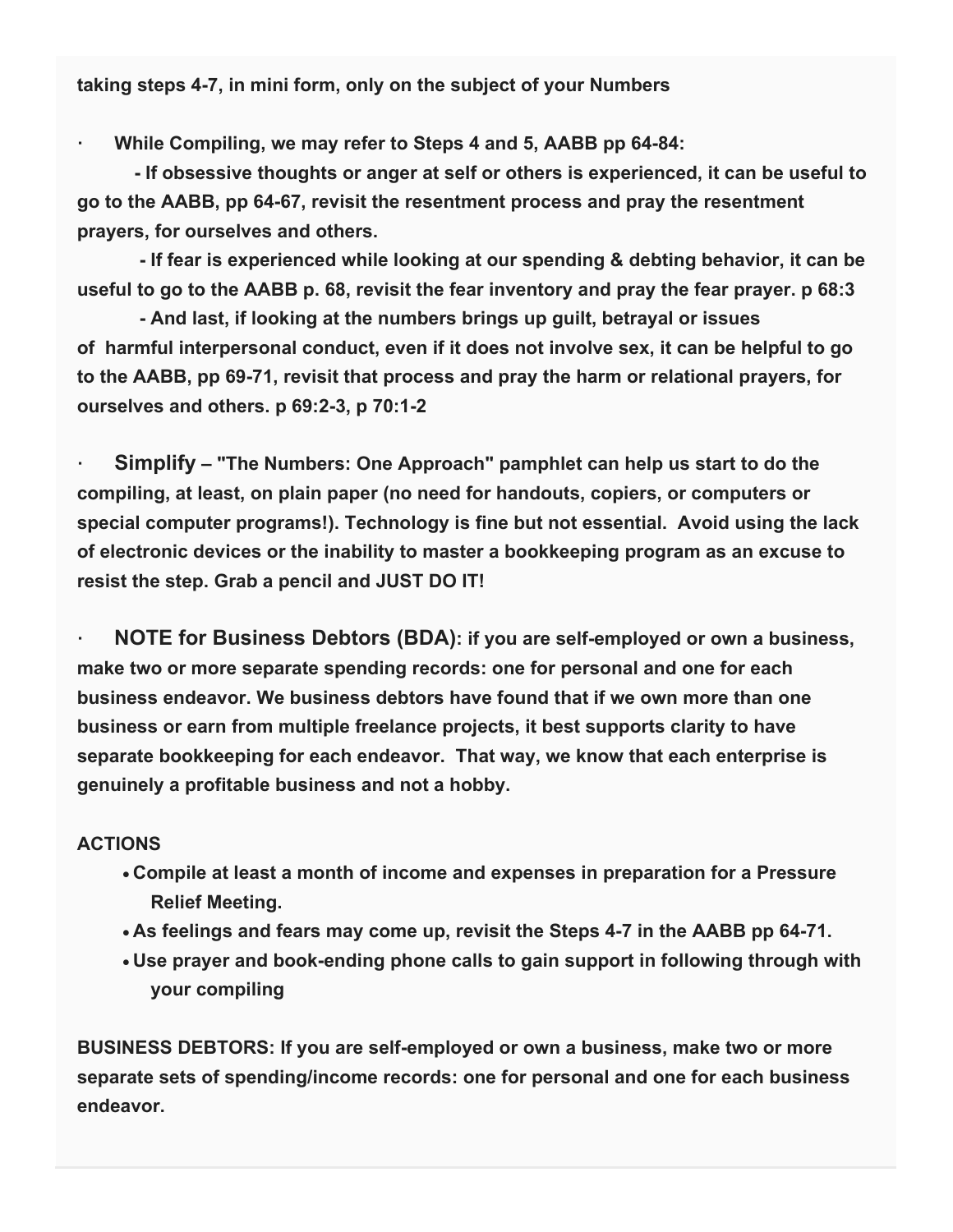**ACTIONS carried over from previous sessions**

**· REVIEW the Action List from the previous session. Be current with that before going on to this week's Action List.** *It is absolutely OK, really advisable, to pick up where you left off.*

## **PRAYER CARDS**

- On individual 3x5 cards, put each of the 3 daily prayers; consider making several sets One set for by the bed, one for your wallet, your desk, vanity mirror, car or another place you frequently look.
- Add the resentment, fear and harms prayers to your prayer cards**.**
- Add the 6th Step Prayer for willingness and the 7th step prayer of AA/DA for the character defects to be removed to your prayer cards
- Add the Step 8 & 9 prayers for willingness to make amends to all persons harmed
- Add the 10th Step Daily Prayers to your cards.
- **Add the 11th Step Prayers to your cards.**

### **DAILY**

· One Day at a Time Abstain from New Unsecured Debt (consider setting a date for your last unsecured debt or your DA Birthday)

Call a DA member. Ask for support maintaining your DA program work, especially 4th step writing

- Read from a piece of DA or AA Literature
- Answer the study questions as indicated
- Keep a spending record as you spend
- · Every morning: Pray for the willingness to work your DA program
- o Pray the Serenity Prayer
- o Pray BOTH the Third Step Prayers, AA's p 63 and DA's p 19
- o Pray the resentment, fear and harms prayers as needed, as they apply.
- o **Pray the 6th Step Prayer for willingness**

#### o **Pray both 7th Step prayers for the character defects to be removed (AABB p 76:2; DA 12x12x12 p 33).**

- Pray for willingness to make amends to all those you have harmed (AABB, p 76:3)
- **CONTINUE TO REVIEW** YOUR 8th STEP AMENDS LIST
- **As you make ongoing amends keep praying the STEP 9 PRAYERS IN THE AABB:** (BB p 79:1) (BB p 80:1 & 4) (BB p 82:1) (BB p 83:1)
- Make appointments and begin making your low to medium stress amends.
- **Read pp 86-88 in the AA Big Book every morning.**
- **Pray the 11th Step prayers every morning AABB pp 86-88.**
- Pray these all through the day and consider carrying your prayer cards with you.
- **Meditation - try for 5-20 minutes but start at 1 minute if that is your best.**

**Try to add meditation minutes each day until you are regularly at 20 min per day.**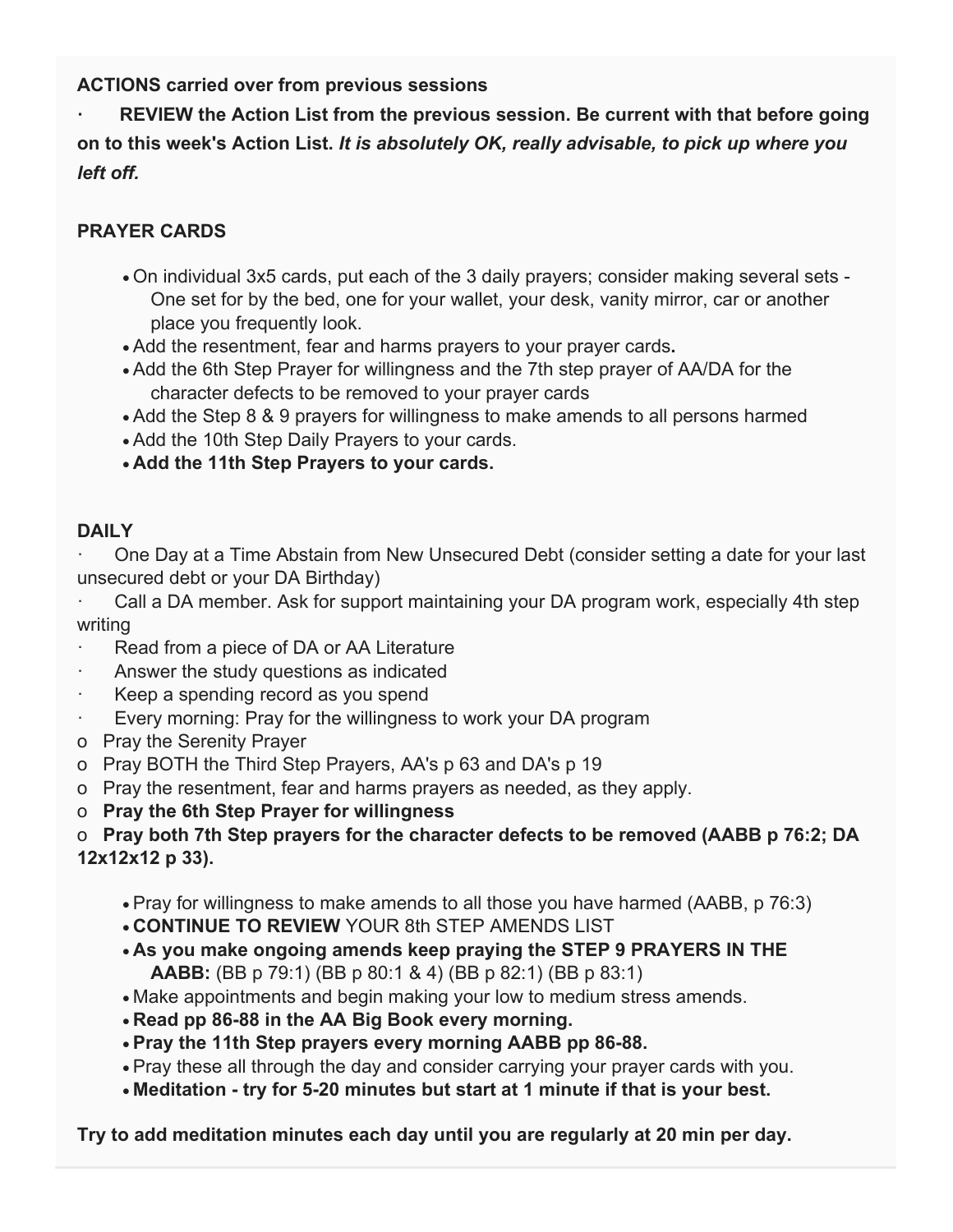- Take Step 10 inventory before bed on a nightly basis **w/ PRAYERS in AABB** (p 84:2, p 85:1-2, p 86:1)
- Add other amends to this list as they come up
- Pray for willingness to make amends to them all

#### **Continue meditation with your morning prayer time.**

• Spend some time on the READINGS in this study each day as you can, at least 15-20 min or more. *Let whatever amount of time you have be good enough. Keep coming back.*

#### **WEEKLY**

- Attend at least one solution-oriented DA meeting listen for the DA concepts.
- At your meeting, share only solutions and only if you have experience doing the work of the meeting topic. If you do not have a solution to share, listen for program-working members of your meetings and ask for their phone numbers or email addresses
- CALL your DA sponsor or DA phone study partner or another DA member.
- Ask for support maintaining your DA program work
- **Share in meetings your availability for sponsorship**
- **If you have a sponsee or temporary sponsee, begin taking them through the literature. Consider using the latest edition of this GreenBack Book Study Guide.**

**At Meetings carry** *this* **message:**

**· DO, at your DA meeting, commit to sharing the solution; your experience, your strength and your hope as to** *how* **you stay abstinent, work the steps, use prayer and meditation to expand your spirituality, use the tools and maintain your recovery, AND WHY all of that is beneficial.**

**· DON'T: At your DA meeting, refrain from venting, confessing what you are not doing or sharing on outside issues. If you have an addiction other than compulsive debting, if you are not abstinent, or are not living the steps, refrain from rationalizing or sharing excuses why you are not doing the DA program. Save that for one-on-one phone calls to your sponsor or other trusted member of your DA posse. Also, even if others share confessions, YOU avoid co-miseration.**

**· If you have no solution to share, just gently listen in meetings, absorb the DA concepts and ask briefly for specific help at the meeting's end.**

**· Carry this message to the meeting and save the mess for your sponsor.**